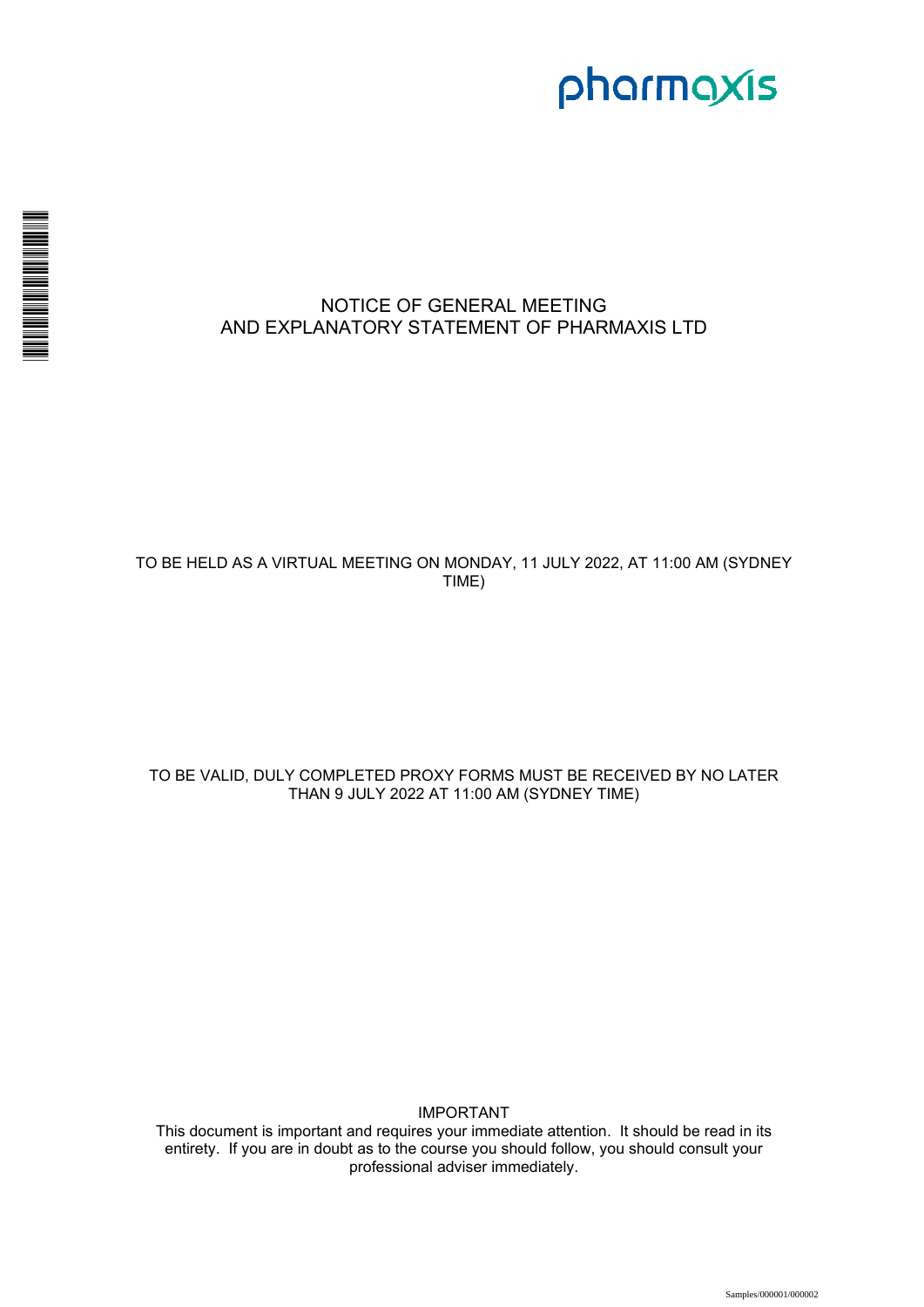# pharmaxis

8 June 2022

Dear Shareholder,

A General Meeting (**Meeting**) of Pharmaxis Ltd (**Company**) will be held as a virtual meeting via live webcast on Monday, 11 July 2022, at 11:00 am (Sydney time). The Notice of Meeting (including Explanatory Statement) along with a proxy voting form is enclosed.

The business of the Meeting is to approve the issue of securities by the Company under a placement undertaken in November 2021, in order to refresh the Company's capacity to issue securities under ASX Listing Rule 7.1 in the future.

Details of the resolution to be considered at the Meeting are contained in the Explanatory Statement which accompanies the Notice of Meeting.

Even if you plan to attend the Meeting online, we encourage you to submit a directed proxy vote online by visiting www.investorvote.com.au as early as possible and in any event by no later than 11:00 am (Sydney time) on 9 July 2022. Shareholders wishing to ask questions are also encouraged to ask questions of the Company before the Meeting by emailing questions or any comments to David.McGarvey@pharmaxis.com.au, by no later than 9 July 2022.

In the event that it is necessary for the Company to give further updates, information will be provided on the Company's website and lodged with the Australian Securities Exchange.

We look forward to welcoming you at the Meeting.

Yours faithfully

David McGarvey Company Secretary and Chief Financial Officer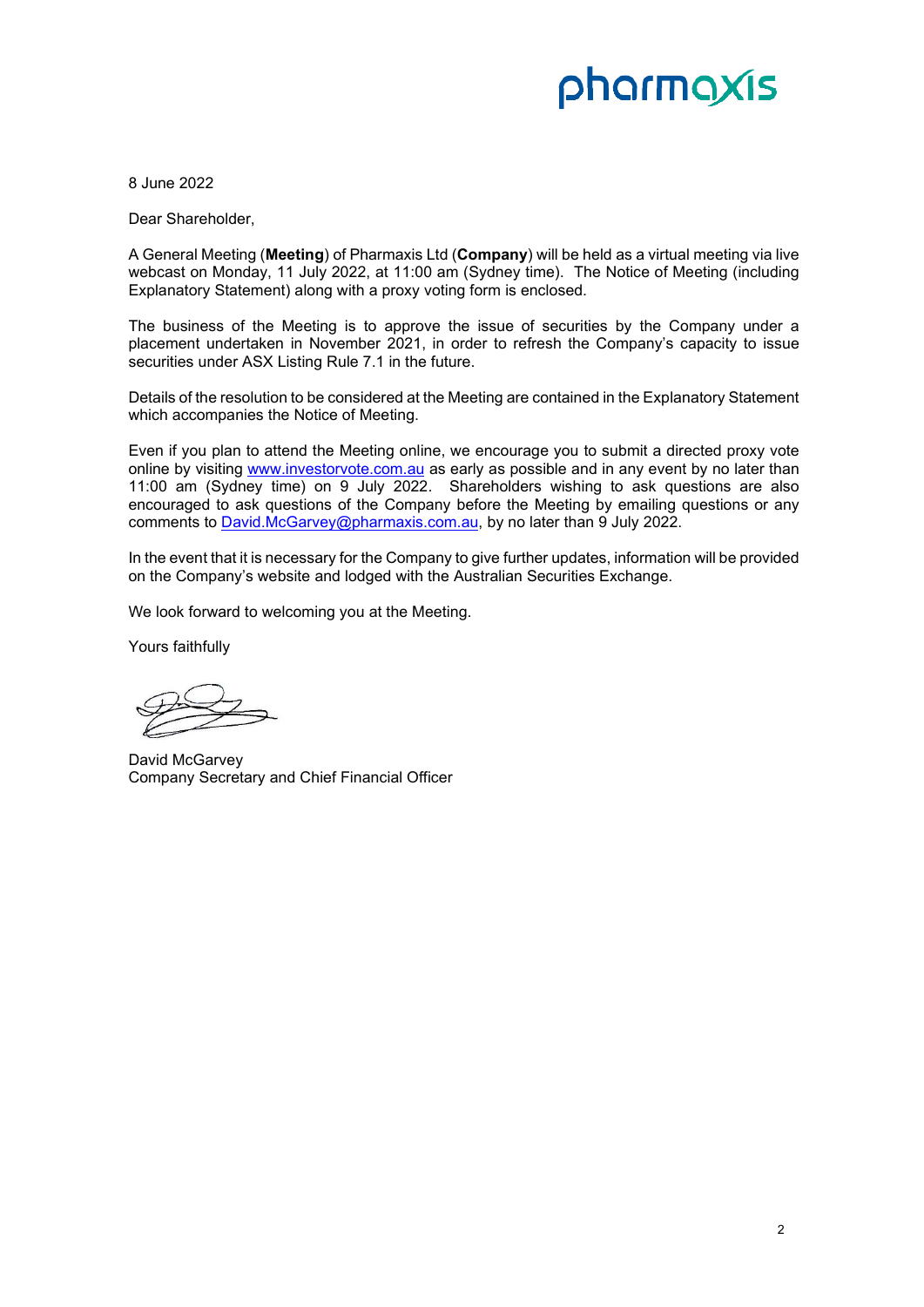# pharmaxis

# **Notice of General Meeting**

Notice is hereby given that a General Meeting (**Meeting**) of shareholders of Pharmaxis Ltd ABN 75 082 811 630 (**Company**) will be held as a virtual meeting via live webcast on Monday, 11 July 2022, at 11:00 am (Sydney time).

# *Attendance and voting via online platforms*

The Company will be using two separate platforms to conduct the Meeting. To both participate and vote you will need to use both platforms. We recommend logging in to **both platforms** at least 15 to 30 minutes prior to the scheduled start time for the Meeting using the instructions below.

To watch and listen to the live webcast of the Meeting enter the link to the Zoho platform https://meet.zoho.com/nBKTAknU36 into a web browser on your computer. Please use the link after 10:30 am on the day of the Meeting to directly access the Meeting waiting room. If you plan to use your mobile device you are encouraged to register in advance using the same link to ensure systems compatibility and if necessary download the Zoho app.

To vote in the Meeting, securityholders must use the Computershare Meeting Platform. You can log in by entering the following URL https://meetnow.global/MLPX7RP on your computer, tablet or smartphone. Online registration will open 30 minutes before the Meeting. To make the registration process quicker, please have your SRN/HIN ready. Proxyholders will need to contact the call centre before the meeting to obtain their login details.

To vote in the Meeting online follow the instructions below.

- 1. Click on 'Join Meeting Now'.
- 2. Enter your SRN/HIN. Proxyholders will need to contact Computershare on +61 3 9415 4024 prior to the meetings to obtain their login details.
- 3. Enter your postcode registered to your holding if you are an Australian securityholder. If you are an overseas securityholder select the country of your registered holding from the drop down list.
- 4. If you agree to the Terms and Conditions, accept the Terms and Conditions and 'Click Continue'.

You can cast votes at the appropriate times while the meeting is in progress.

For full details on how to log on and vote online, please refer to the user guide www.investorvote.com.au.

Even if you plan to attend the Meeting online, we encourage you to submit a directed proxy vote online by visiting www.investorvote.com.au as early as possible and in any event by no later than 11:00 am (Sydney time) on 9 July 2022.

# *Questions and comments*

Shareholders and proxyholders can participate during the Meeting by asking questions or making comments on the Zoho platform. Please note, only shareholders (and their duly appointed attorneys or corporate representatives) and proxyholders may ask questions or make comments.

It may not be possible to respond to all questions and we may group our response to similar questions. Accordingly, shareholders are encouraged to lodge questions and comments as early as possible prior to the Meeting by email to David.McGarvey@pharmaxis.com.au, ideally by no later than 9 July 2022.

For further information on how to participate at the Meeting, please see the Meeting guide which is available at www.pharmaxis.com.au/investor-centre/.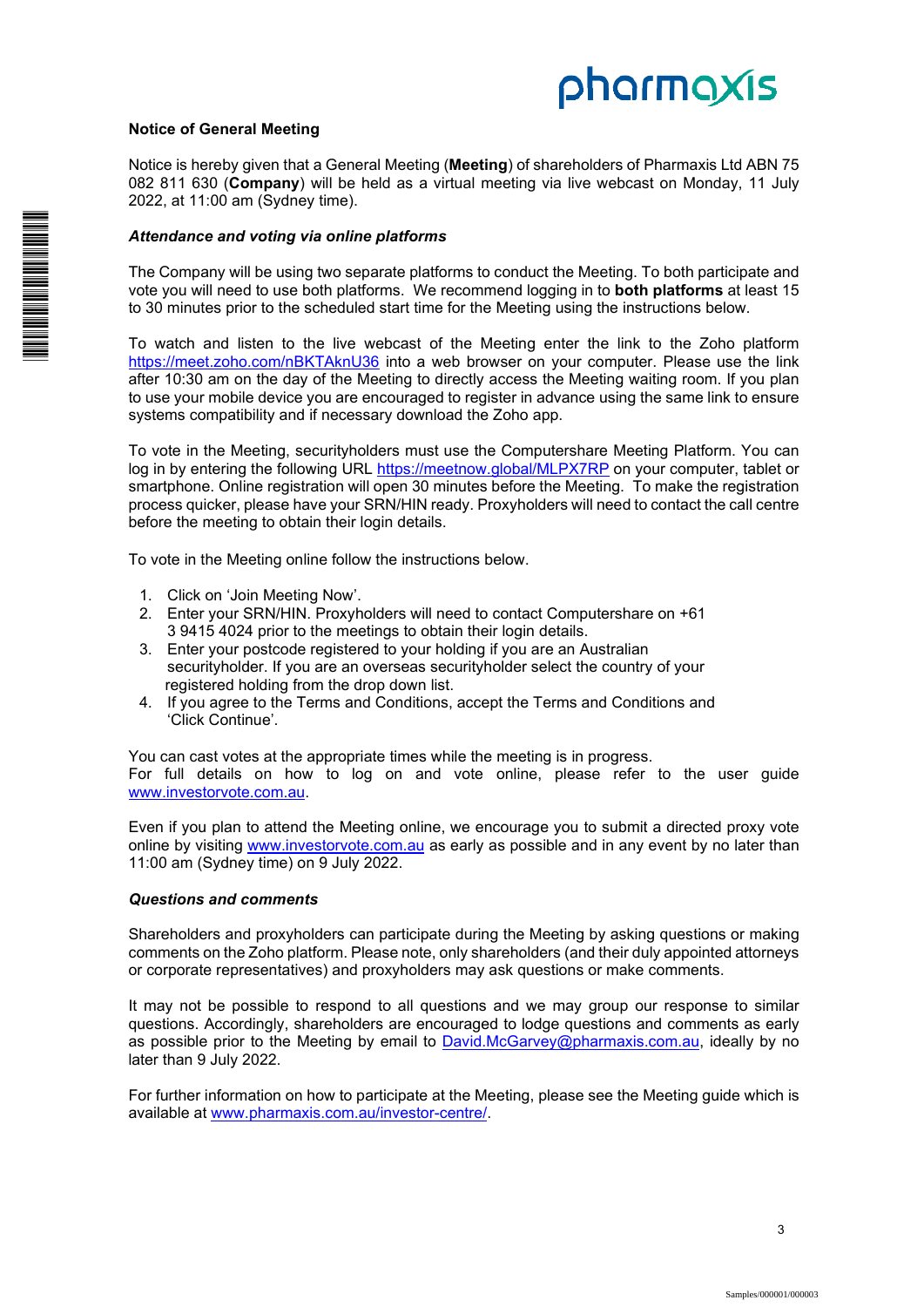# pharmaxis

# **ITEMS OF BUSINESS**

#### *ORDINARY BUSINESS*

#### **Resolution 1 – Ratification of issue of shares under November 2021 Placement**

To consider and, if thought fit, pass resolution 1 as an **ordinary** resolution:

*That, for the purpose of ASX Listing Rule 7.4 and for all other purposes, the issue of 68,160,092 fully paid ordinary shares at \$0.105 per share to sophisticated and professional investors under the November 2021 Placement, as described in the Explanatory Statement accompanying this Notice of Meeting, is ratified and approved.* 

#### **NOTES AND IMPORTANT INFORMATION**

#### **VOTING RESTRICTIONS**

*Resolution 1* **–** As required by the ASX Listing Rules, the Company will disregard any votes cast in favour of resolution 1 by or on behalf of:

- a) any person who participated in the issue or is a counterparty to the agreement being approved; or
- b) an associate of that person or those persons.

The Company need not disregard a vote cast in favour of resolution 1 if:

- c) it is cast by a person as proxy or attorney for a person who is entitled to vote on the resolution, in accordance with the directions given to the proxy or attorney to vote on the resolution in that way;
- d) it is cast by the chair of the meeting as proxy or attorney for a person who is entitled to vote on the resolution, in accordance with a direction given to the chair to vote on the resolution as the chair decides; or
- e) it is cast by a holder acting solely in a nominee, trustee, custodial or other fiduciary capacity on behalf of a beneficiary provided the following conditions are met:
	- $\circ$  the beneficiary provides written confirmation to the holder that the beneficiary is not excluded from voting, and is not an associate of a person excluded from voting, on the resolution; and
	- $\circ$  the holder votes on the resolution in accordance with directions given by the beneficiary to the holder to vote in that way.

# **VOTING ENTITLEMENTS**

The Company has determined that the shareholders eligible to attend and vote at the Meeting will be the registered holders of ordinary shares in the Company at 7:00 pm (Sydney time) on 9 July 2022.

Securities held by or for an employee incentive scheme must only be voted on a resolution required under the ASX Listing Rules if and to the extent (a) they are held for the benefit of a nominated participant in the scheme; (b) the nominated participant is not excluded from voting on the resolution under the ASX Listing Rules; and (c) the nominated participant has directed how the securities are to be voted.

# **PROXIES**

Shareholders have the right to appoint a proxy, who need not be a shareholder of the Company. If a shareholder is entitled to two or more votes they may appoint two proxies and may specify the percentage of votes that each proxy is appointed to exercise. A proxy form has been included with this Notice of Meeting. Proxy voting instructions are provided with the proxy form.

**You may submit your proxy form online by visiting www.investorvote.com.au.** To use the online facility you will require the secure access information set out on your proxy form. You will be taken to have duly executed the proxy form if you lodge it in accordance with the instructions prior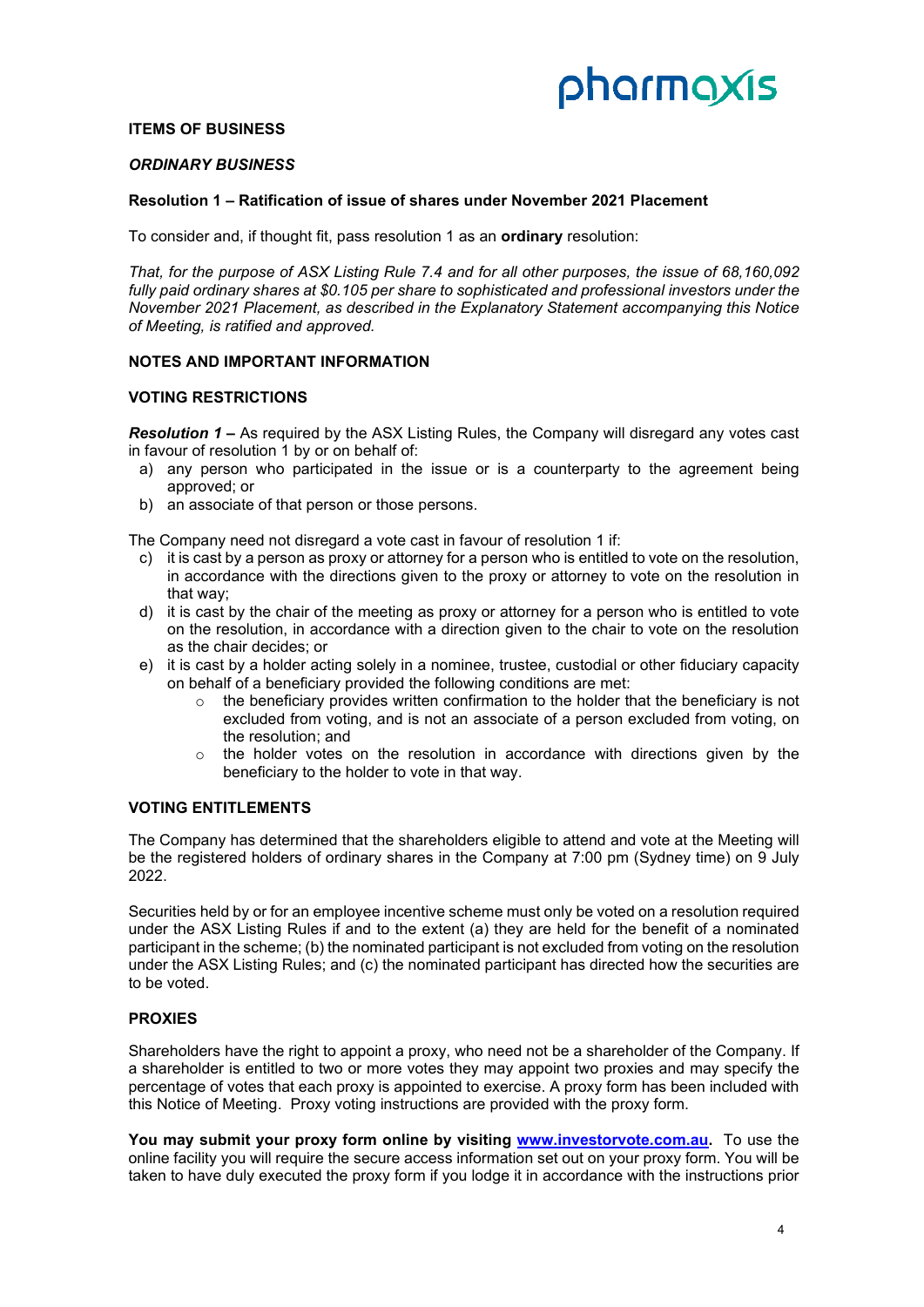

to 11:00 am (Sydney time) on 9 July 2022. Custodians who are subscribers of Intermediary Online, please submit your votes electronically via www.intermediaryonline.com.

Completed proxies can also be lodged with the Company's registrar, Computershare Investor Services Pty Limited:

**by hand:** Level 3, 60 Carrington Street, Sydney NSW 2000 **by post:** GPO Box 242, Melbourne VIC 3001 **by facsimile:** 1800 783 447 within Australia or +61 3 9473 2555 outside of Australia

Duly completed proxies must be received by no later than **11:00 am (Sydney time) on 9 July 2022**.

# **POWER OF ATTORNEY**

If a shareholder has appointed an attorney to attend and vote at the Meeting, or if a proxy form is signed by an attorney, a certified copy of the power of attorney must likewise be received by Computershare Investor Services Pty Limited or the Company by no later than 11:00 am (Sydney time) on 9 July 2022 by one of the means listed above.

# **CORPORATE REPRESENTATIVES**

If a corporate shareholder wishes to appoint a person to act as a representative at the Meeting, a completed "Appointment of Corporate Representative" form must be received by Computershare Investor Services Pty Limited or the Company by no later than 11:00 am (Sydney time) on 9 July 2022 by one of the means listed above. A form may be obtained from Computershare or online at www.investorcentre.com under the help tab, "Printable Forms".

# **APPOINTMENT OF THE CHAIR OF THE MEETING AS YOUR PROXY**

If the chair of the Meeting is appointed, or taken to be appointed, as your proxy, you can direct the chair of the Meeting to vote "For", "Against", or to "Abstain" from voting on, resolution 1 by marking the appropriate box opposite the relevant resolution on the proxy form. However, if the chair of the Meeting is your proxy and you do not mark any of the boxes opposite resolution 1, your undirected proxies held by the chair will be taken as an express authorisation for the chair to vote as he or she decides, in which case the chair of the Meeting intends to vote in accordance with the stated intention below.

# **HOW THE CHAIR OF THE MEETING WILL VOTE UNDIRECTED PROXIES**

Subject to the law, the chair of the Meeting will vote undirected proxies on, and in favour of, the resolution. Shareholders can appoint the chair of the Meeting as their proxy to vote contrary to this stated intention or to abstain from voting on a resolution. Shareholders are encouraged to direct their proxies how to vote.

# **By order of the Board**

**Mr David McGarvey,**  Company Secretary and Chief Financial Officer

8 June 2022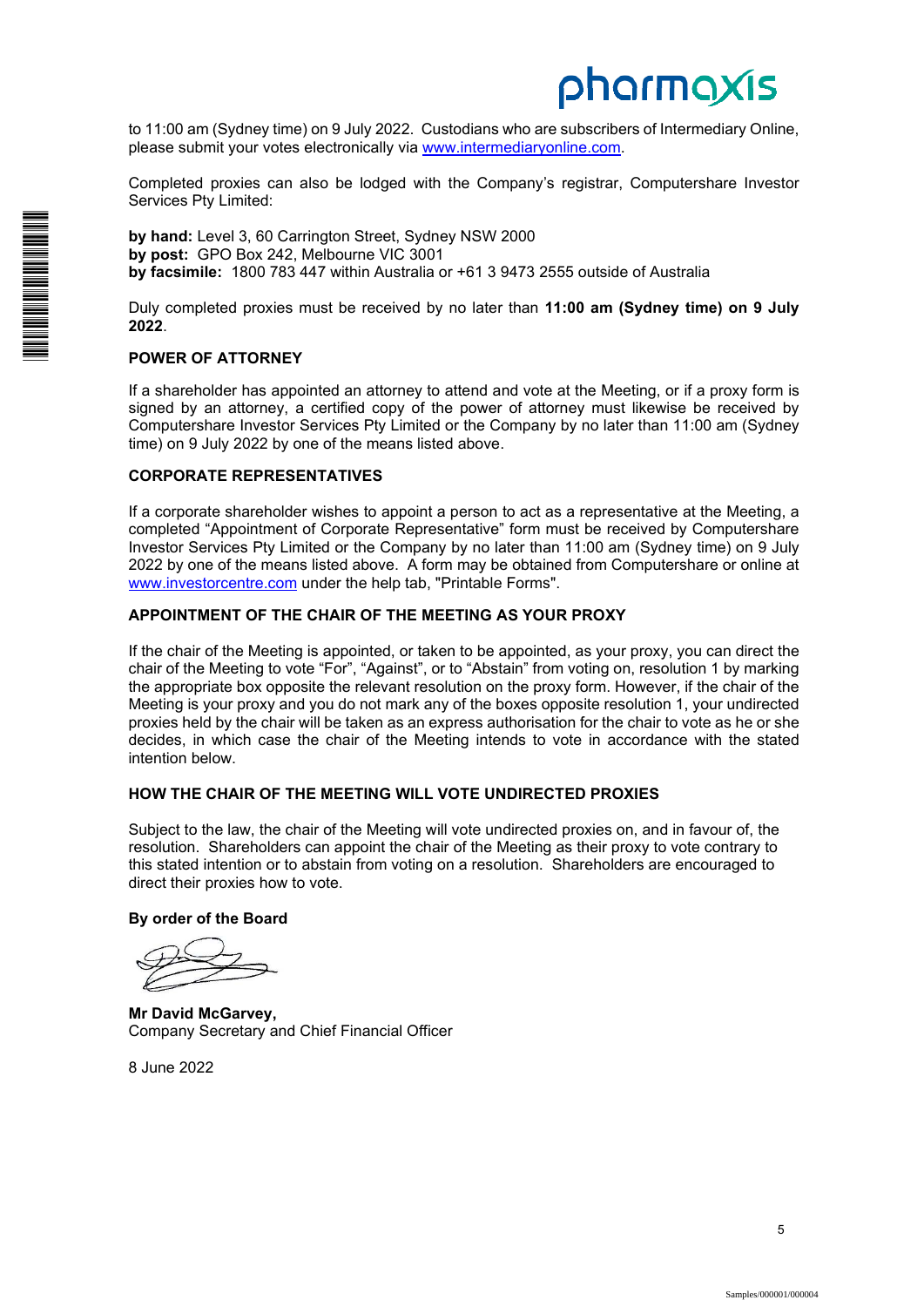# **EXPLANATORY STATEMENT**

# **Resolution 1 Ratification of issue of securities under the November 2021 Placement**

#### *Background*

In November 2021 the Company undertook a placement of 68,160,092 fully paid ordinary shares at \$0.105 per share to sophisticated and professional investors (**Placement Shares**) raising approximately ~A\$7.2 million (**November 2021 Placement**).

The Company is seeking shareholder ratification for the issue of the Placement Shares, pursuant to ASX Listing Rule 7.4.

# *Purpose of approval*

ASX Listing Rule 7.1 provides that a listed company must not issue or agree to issue equity securities that total more than 15% of its fully paid ordinary shares in a 12 month period without the approval of its shareholders (**15% Capacity**), subject to certain exceptions. The Placement Shares were issued within the 15% Capacity.

However, ASX Listing Rule 7.4 allows an issue of securities made without shareholder approval to be treated as having been made with approval for the purposes of ASX Listing Rule 7.1, if the issue did not breach ASX Listing Rule 7.1 and is subsequently ratified by the shareholders.

Accordingly, if shareholders ratify the issue of the Placement Shares (which are further described below) by way of approving resolution 1, the Placement Shares will be treated to have been issued with shareholder approval for the purposes of ASX Listing Rule 7.1, and will no longer be counted towards the Company's 15% Capacity. If resolution 1 is not approved, the Placement Shares will continue to be counted towards the Company's 15% Capacity.

The ratification of the issuance of the Placement Shares would effectively refresh the Company's 15% Capacity in respect of the securities issued in the prior 12 months, and the Company will be able to issue further equity securities up to its 15% Capacity in the next 12 months without requiring shareholder approval. If resolution 1 is not approved, unless an exception applies, the Company will need to seek shareholder approval in the future if it wishes to issue securities in excess of its 15% Capacity.

The Board considers it to be in the best interests of the Company to maintain the Company's ability to issue up to 15% of its fully paid ordinary shares under ASX Listing Rule 7.1.

As at the date of this Notice, the Board has not made a decision to undertake any further capital raisings or grant further shares. The Board will only undertake further issues of equity securities if the Board considers it is in the best interests of the Company to do so.

#### *November 2021 Placement*

- **Recipients of the securities:** The Placement Shares were issued to certain new and existing sophisticated and professional investors who subscribed under the November 2021 Placement following a process conducted by Morgans Corporate Limited which acted as the sole lead manager and bookrunner of the November 2021 Placement. The November 2021 Placement received strong support from existing shareholders BVF Partners LP which invested ~A\$1.8 million for approximately 16.9 million Placement Shares, Karst Peak Capital Limited which invested ~A\$0.9 million for approximately 8.3 million Placement Shares and D&A Income Limited which invested ~A\$1.0 million for approximately 9.5 million Placement Shares.
- **The number and class of securities issued:** 68,160,092 fully paid ordinary shares
- **Terms of the securities:** The Placement Shares issued rank equally with the Company's existing fully paid ordinary shares on issue and are quoted on ASX.
- **Date of issue:** 24 November 2021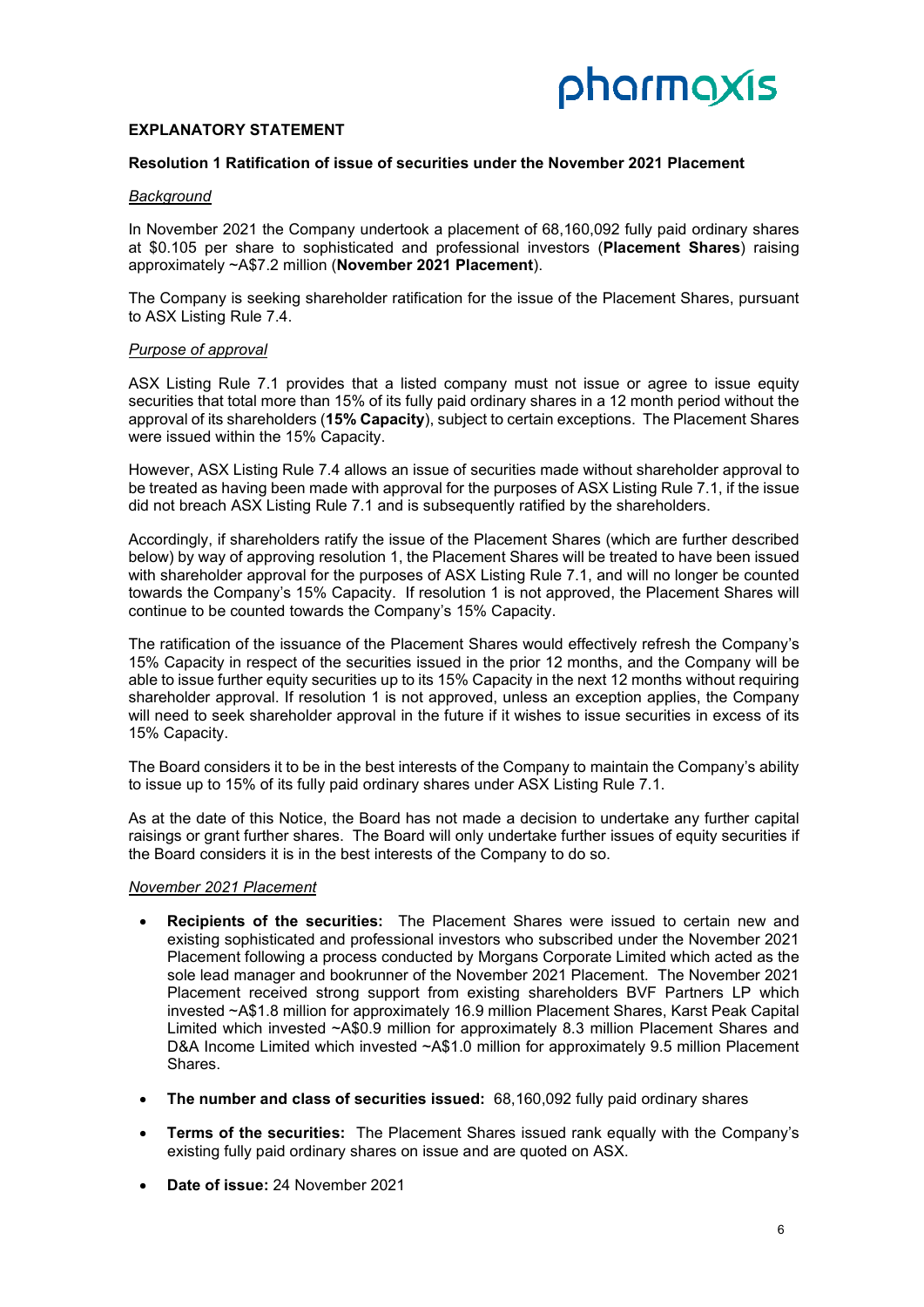

- **Issue price of the securities:** A\$0.105 per Placement Share
- **Purpose of the issue:** The funds were raised to strengthen the Company's balance sheet as the Company conducts two clinical studies of its lead drug PXS-5505 in cancer.

# *Board recommendation*

The Board unanimously recommends that shareholders vote in favour of resolution 1.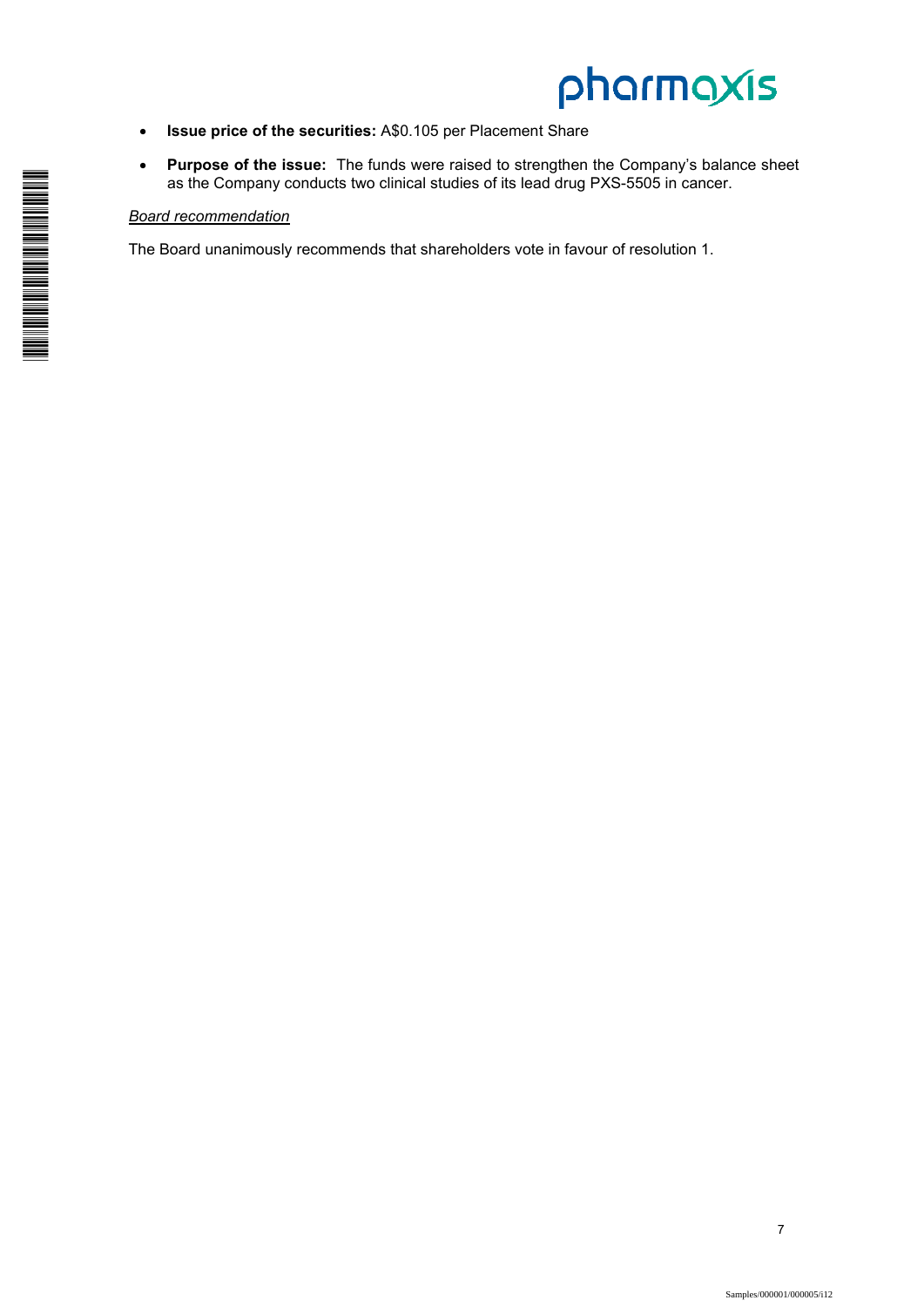

**Pharmaxis Ltd** ABN 75 082 811 630

# **Need assistance?**



**Phone:** 1300 850 505 (within Australia) +61 3 9415 4000 (outside Australia)

**Online:** www.investorcentre.com/contact

PXS MR SAM SAMPLE FLAT 123 123 SAMPLE STREET THE SAMPLE HILL SAMPLE ESTATE SAMPLEVILLE VIC 3030



# **YOUR VOTE IS IMPORTANT**

For your proxy appointment to be effective it must be received by **11:00 am (Sydney time) on Saturday, 9 July 2022.**

# **Proxy Form**

\*<br>\* London<br>Timografia

# **How to Vote on the Item of Business Lodge your Proxy Form:**

All your securities will be voted in accordance with your directions.

#### **APPOINTMENT OF PROXY**

**Voting 100% of your holding:** Direct your proxy how to vote by marking one of the boxes opposite the item of business. If you do not mark a box your proxy may vote or abstain as they choose (to the extent permitted by law). If you mark more than one box on an item your vote will be invalid on that item.

**Voting a portion of your holding:** Indicate a portion of your voting rights by inserting the percentage or number of securities you wish to vote in the For, Against or Abstain box or boxes. The sum of the votes cast must not exceed your voting entitlement or 100%.

**Appointing a second proxy:** You are entitled to appoint up to two proxies to attend the meeting and vote on a poll. If you appoint two proxies you must specify the percentage of votes or number of securities for each proxy, otherwise each proxy may exercise half of the votes. When appointing a second proxy write both names and the percentage of votes or number of securities for each in Step 1 overleaf.

**A proxy need not be a securityholder of the Company.**

# **SIGNING INSTRUCTIONS FOR POSTAL FORMS**

**Individual:** Where the holding is in one name, the securityholder must sign.

**Joint Holding:** Where the holding is in more than one name, all of the securityholders should sign.

Power of Attorney: If you have not already lodged the Power of Attorney with the registry, please attach a certified photocopy of the Power of Attorney to this form when you return it.

**Companies:** Where the company has a Sole Director who is also the Sole Company Secretary, this form must be signed by that person. If the company (pursuant to section 204A of the Corporations Act 2001) does not have a Company Secretary, a Sole Director can also sign alone. Otherwise this form must be signed by a Director jointly with either another Director or a Company Secretary. Please sign in the appropriate place to indicate the office held. Delete titles as applicable.

# **PARTICIPATING IN THE MEETING**

#### **Corporate Representative**

If a representative of a corporate securityholder or proxy is to participate in the meeting you will need to provide the appropriate "Appointment of Corporate Representative". A form may be obtained from Computershare or online at www.investorcentre.com/au and select "Printable Forms".

**Online:**

Lodge your vote online at

www.investorvote.com.au using your secure access information or use your mobile device to scan the personalised QR code.

Your secure access information is



**SRN/HIN: I9999999999 Control Number: 999999 PIN: 99999**

**XX**

For Intermediary Online subscribers (custodians) go to www.intermediaryonline.com

**By Mail:**

Computershare Investor Services Pty Limited GPO Box 242 Melbourne VIC 3001 Australia

**By Fax:**

1800 783 447 within Australia or +61 3 9473 2555 outside Australia



**PLEASE NOTE:** For security reasons it is important that you keep your SRN/HIN confidential.

You may elect to receive meeting-related documents, or request a particular one, in electronic or physical form and may elect not to receive annual reports. To do so, contact Computershare.